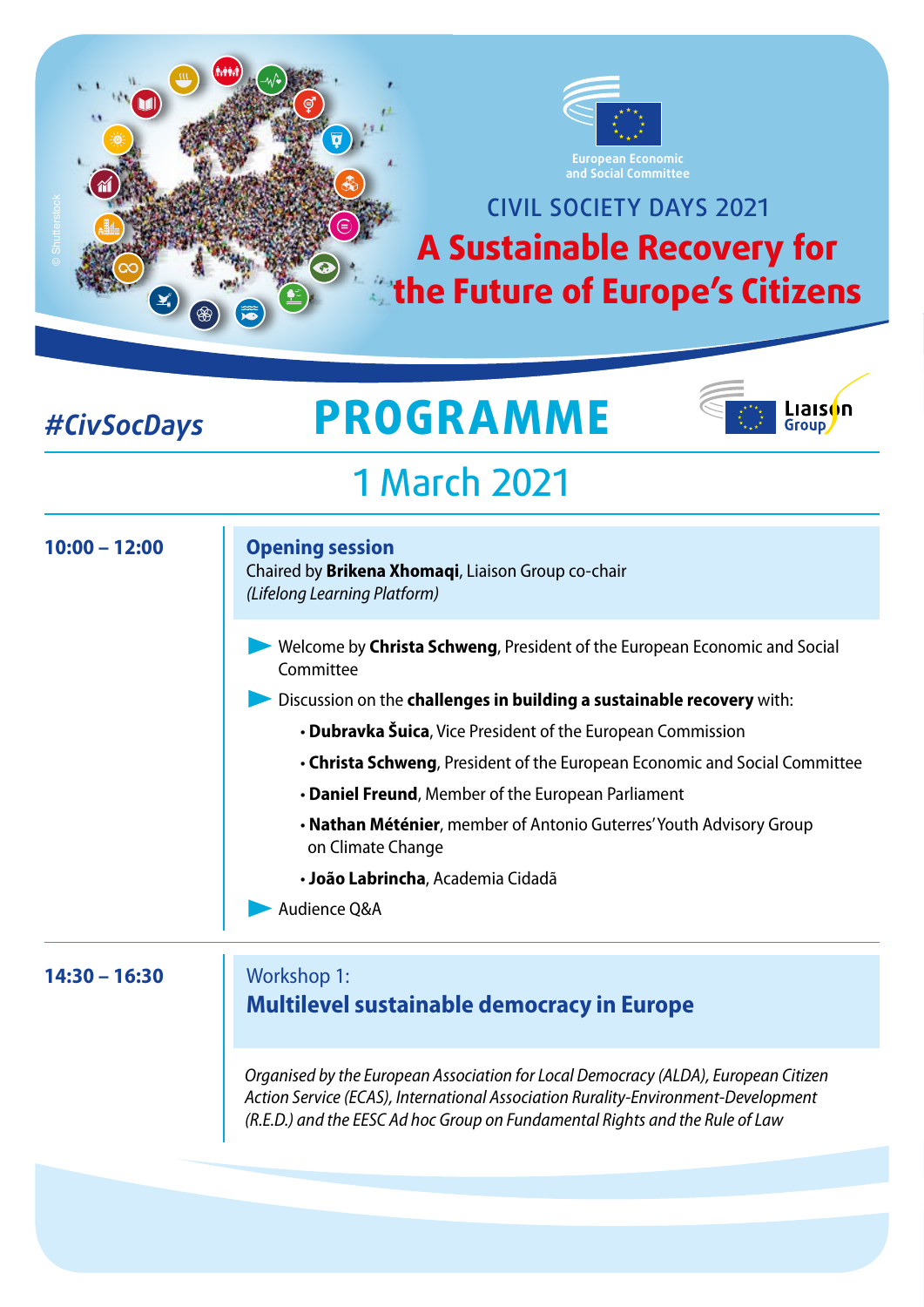

#### *#CivSocDays*

## **PROGRAMME**



## 2 March 2021

| $10:00 - 12:00$ | <b>Workshop 2:</b><br>Social Economy and youth entrepreneurship<br>for a sustainable recovery                                                                                                                                          |
|-----------------|----------------------------------------------------------------------------------------------------------------------------------------------------------------------------------------------------------------------------------------|
|                 | Organised by Cooperatives Europe and Social Economy Europe (SEE) and the EESC section<br>for the Single Market, Production and Consumption (INT)                                                                                       |
|                 |                                                                                                                                                                                                                                        |
| $14:30 - 16:30$ | <b>Workshop 3:</b><br>The role of education and culture in the sustainable<br>recovery for Europe                                                                                                                                      |
|                 | Organised by Culture Action Europe (CAE), the European Association of Institutes for<br>Vocational Training (EVBB), the Lifelong Learning Platform (LLLP) and the EESC section for<br>Employment, Social Affairs and Citizenship (SOC) |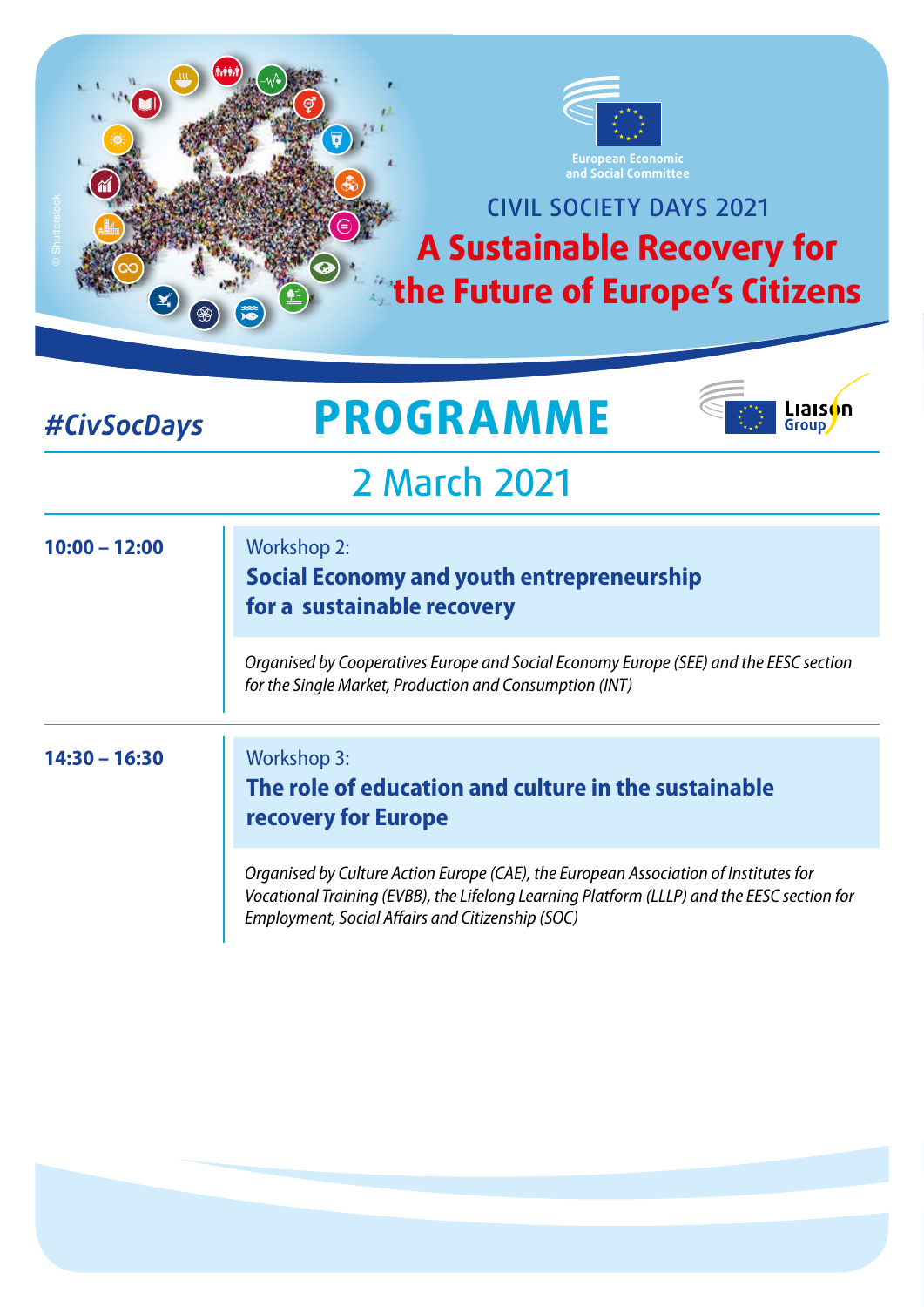

### *#CivSocDays*

## **PROGRAMME**



## 3 March 2021

| $10:00 - 12:00$ | <b>Workshop 4:</b><br>The future of work in the wellbeing economy                                                                              |
|-----------------|------------------------------------------------------------------------------------------------------------------------------------------------|
|                 | Organised by the European Environmental Bureau (EEB), the European Youth Forum (YFJ)<br>and the EESC Sustainable Development Observatory (SDO) |
| $14:30 - 16:30$ | <b>Workshop 5:</b><br><b>Youth activism, systemic change and recovery in Europe</b>                                                            |
|                 | Organised by Volonteurope, the European Youth Forum (YFJ) and the EESC Sustainable<br>Development Observatory (SDO)                            |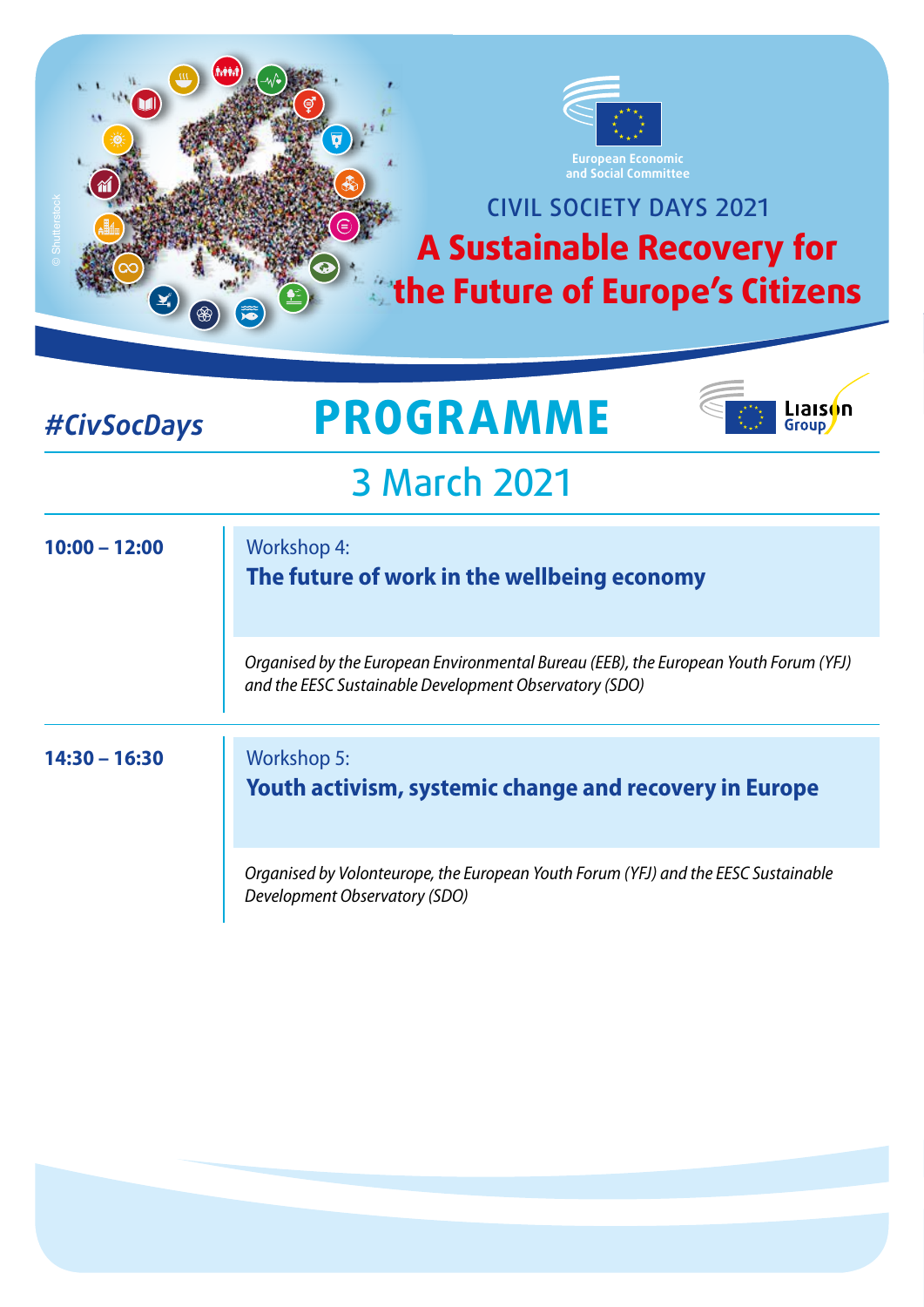

#### *#CivSocDays*

## **PROGRAMME**



## 4 March 2021

| $10:00 - 12:00$ | Workshop 6:<br>A Social Green Deal for a sustainable recovery                                                                                                                                                     |
|-----------------|-------------------------------------------------------------------------------------------------------------------------------------------------------------------------------------------------------------------|
|                 | Organised by the Social Platform, Solidar and the EESC section for Economic and Monetary<br>Union and Economic and Social Cohesion (ECO)                                                                          |
| $14:00 - 15:30$ | <b>Workshop 7:</b><br>The role of key civil society groups in the renovation wave                                                                                                                                 |
|                 | Organised by the Architects' Council of Europe (ACE), the International Union of Property<br>Owners (UIPI) and the EESC section for Transport, Energy, Infrastructure and the<br><b>Information Society (TEN)</b> |
| $16:00 - 18:00$ | <b>Workshop 8:</b><br>The role and economic value of volunteers in the road to<br>recovery and beyond                                                                                                             |
|                 | Organised by the European Volunteer Centre and the EESC section for Employment, Social<br>Affairs and Citizenship (SOC)                                                                                           |
|                 |                                                                                                                                                                                                                   |
|                 |                                                                                                                                                                                                                   |